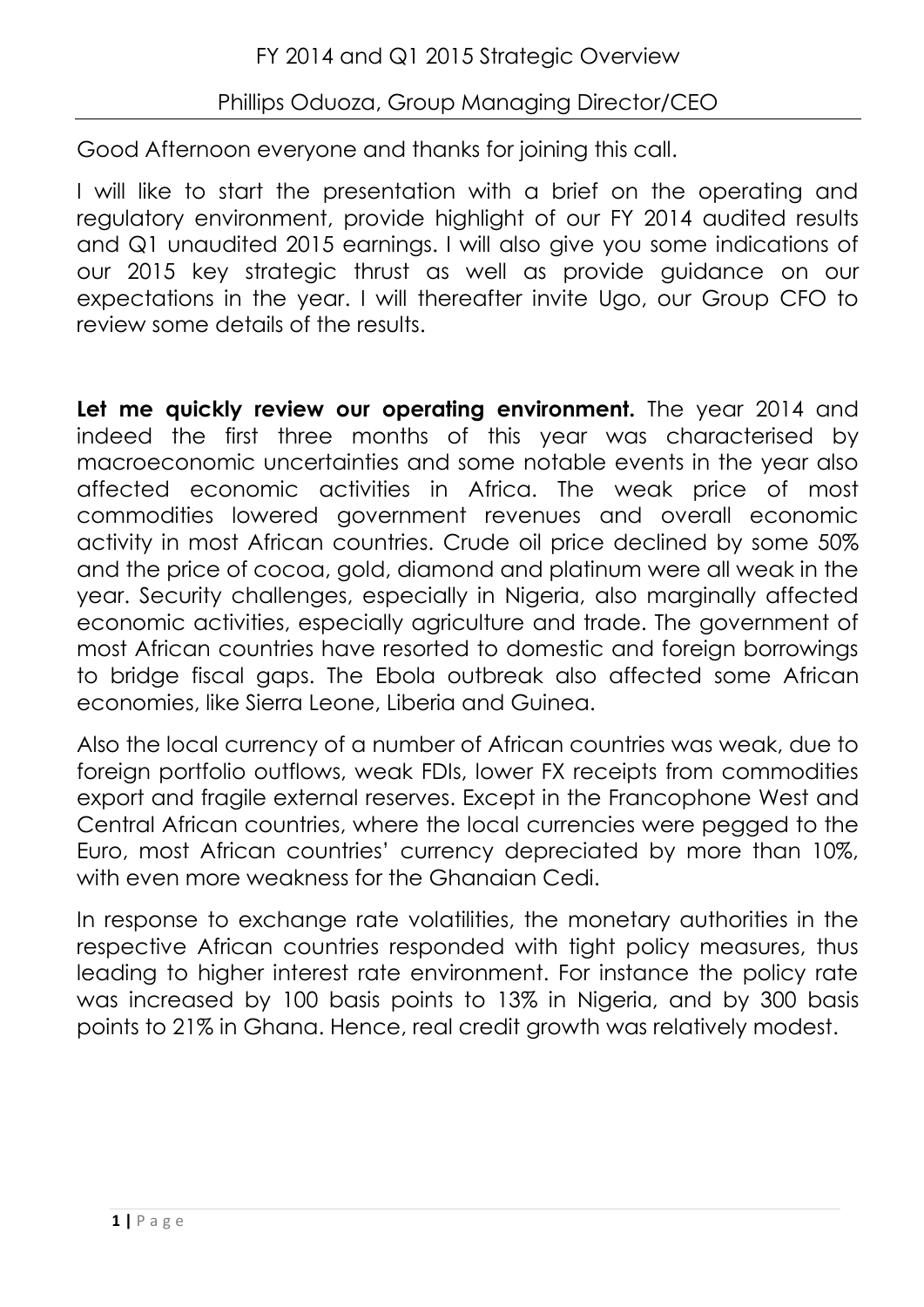## **Highlights of the 2014FY audited and 2015Q1 unaudited results**

I am pleased to report that amidst this challenging operating and regulatory environment, we recorded notable growth in earnings; a 10 percent year-on-year growth in 2014 gross earnings. Our prudence also reflected in the quality of our portfolio; we had a low 0.7% cost of risk in the year and our Non-Performing Loan ratio of 1.6% remains one of the best in class.

We had a good start in the year, as reflected in our three months profit of N18.4 billion; implying 37% year-on-year growth and a decent 25% annualised return on equity. We recorded an appreciable 6% growth in deposits within the first three months of the year and our NPL ratio remains low at 1.6%, as we prudently ad profitably grow our risk assets and overall balance sheet.

As Ugo will buttress in his presentation of the result, our performance in the first three months of the year attests to the strong foundation we have built for a sustainable growth over the medium to long term. We made greater extraction of efficiency gains, which we will sustain through the year.

We are impressed with the performance of our African business, as renewed cross selling and strategic initiatives increased transaction volume across our markets. Reflecting our brand penetration and customer loyalty, UBA was rated the Best Bank in Cameroun and Senegal for the fourth and third consecutive year respectively. As we gain critical mass in these markets, we look forward to increased earnings and profit contribution from the African subsidiaries; a diversification benefit which we offer our shareholders.

We are inclined towards building a sustainable business that will enhance the medium to long term wealth of our investors. Thus, we focus on the quality and sustainable of our earnings.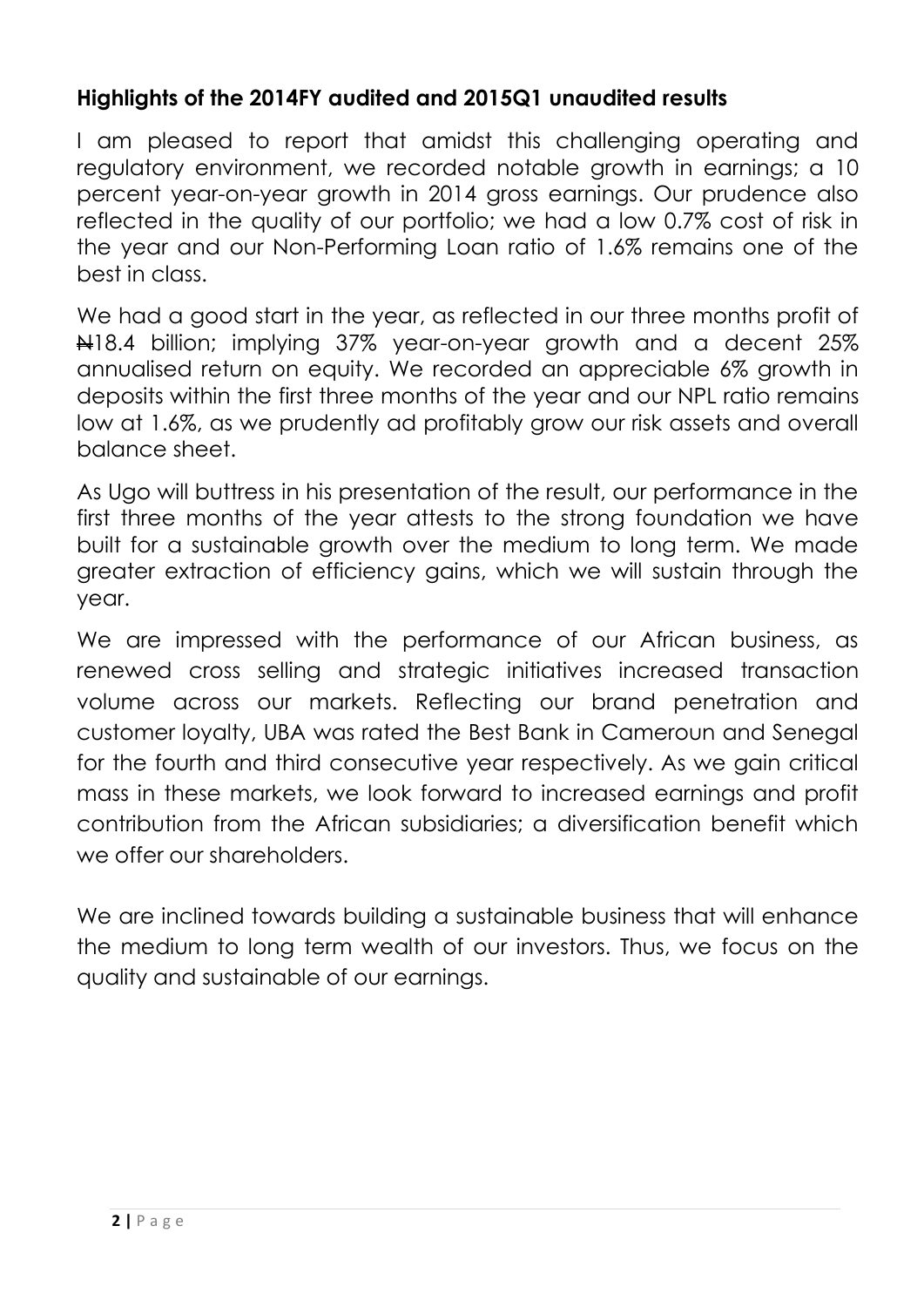## **2015 Key Strategic Thrusts and Guidance for the Year**

In order to improve on our performance, we will focus on a number of strategic imperatives in 2015. We will deepen our corporate banking play and increase our extraction of the huge opportunities in its value chain. We will intensify our focus on personal banking, which has the benefit of improving our deposit mix, funding cost and transaction-based fees. We will enhance our productivity by leveraging on our unique Pan-African platform which presents cross selling opportunities across all our business segments. Our strategic support groups have also been reinforced to drive efficiency in our operations and business development.

Let me provide some quidance on our expectations for 2015.

We will remain relatively conservative through the first half of the year, as we see tail headwinds in Nigeria and some other African markets. Whilst elections have been concluded in Nigeria, with expectation of smooth democratic transition, weak fiscal revenue and macroeconomic pressures reinforce our position.

That said, we will take advantage of emerging opportunities that meet our risk appetite and return expectation. On this note, I will present our broad quantitative targets for the year, along key metrics;

| <b>Headlines</b>          | 2014FY Actual | 2015Q1  | 2015FY Target |
|---------------------------|---------------|---------|---------------|
| Net Interest Margin (NIM) | 5.9%          | $6.2\%$ | $>6\%$        |
| Cost-to-Income Ratio      | 69.8%         | 63.9%   | $65%$         |
| Cost of Risk              | 0.7%          | 0.8%    | $1\%$         |
| NPL Ratio                 | 1.6%          | $1.6\%$ | $2\%$         |
| Loan Growth               | 14%           | $7\%$   | $15\% - 20\%$ |
| Deposit Growth            | 0.4%          | $6\%$   | $15\% - 20\%$ |
| Return on Average Asset   | 1.8%          | $2\%$   | $>2\%$        |
| Return on Average Equity  | 19.2%         | 25%     | $>20\%$       |

As we improve on our asset yield and deposit mix, we expect a steady rise in our net interest margin, with >6% target in 2015FY.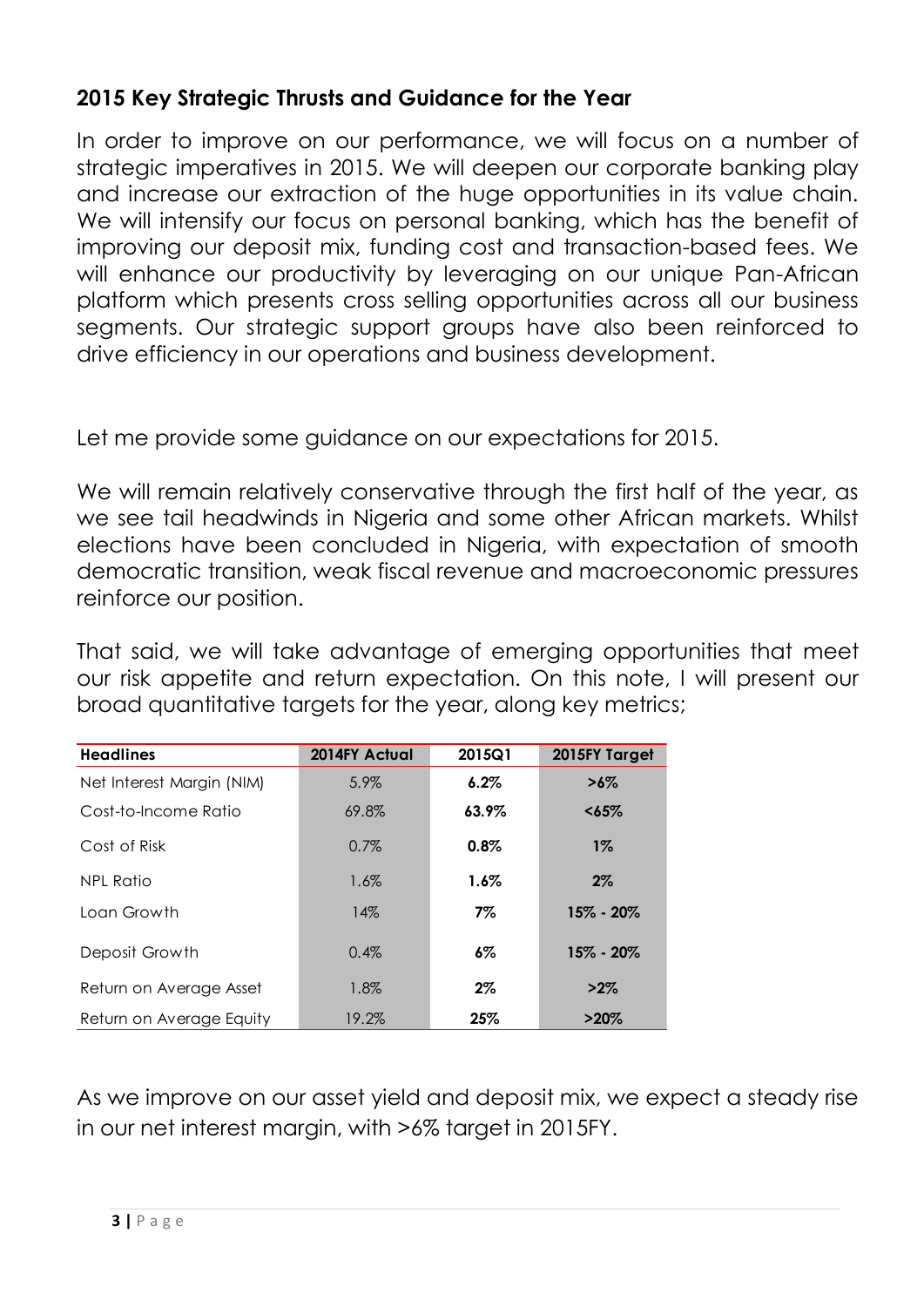Our cost efficiency initiatives will moderate our cost-to-income ratio below 65% level from almost 70% in 2014FY.

Given our proven risk management framework and asset quality, we will sustain our NPL ratio at sub-2% and the cost of risk will remain within 1% target.

We will like to see deposit growth in mid teens and we have a loan growth target of between 15 percent and 20% for the year.

Overall, we are optimistic of delivering return on average asset in excess of 2% and a return on average equity of greater than 20% in the year.

With this guidance, let me wrap up with the following notes;

- Barring unforeseen circumstances in our operating environment, we are confident on delivering on our targets for the year.
- We expect a good year in 2015, with a strong outlook on earnings growth and efficiency gains.

At this point, let me invite Ugo, our Group CFO to take you through the details of our audited 2014FY and unaudited 2015Q1 results.